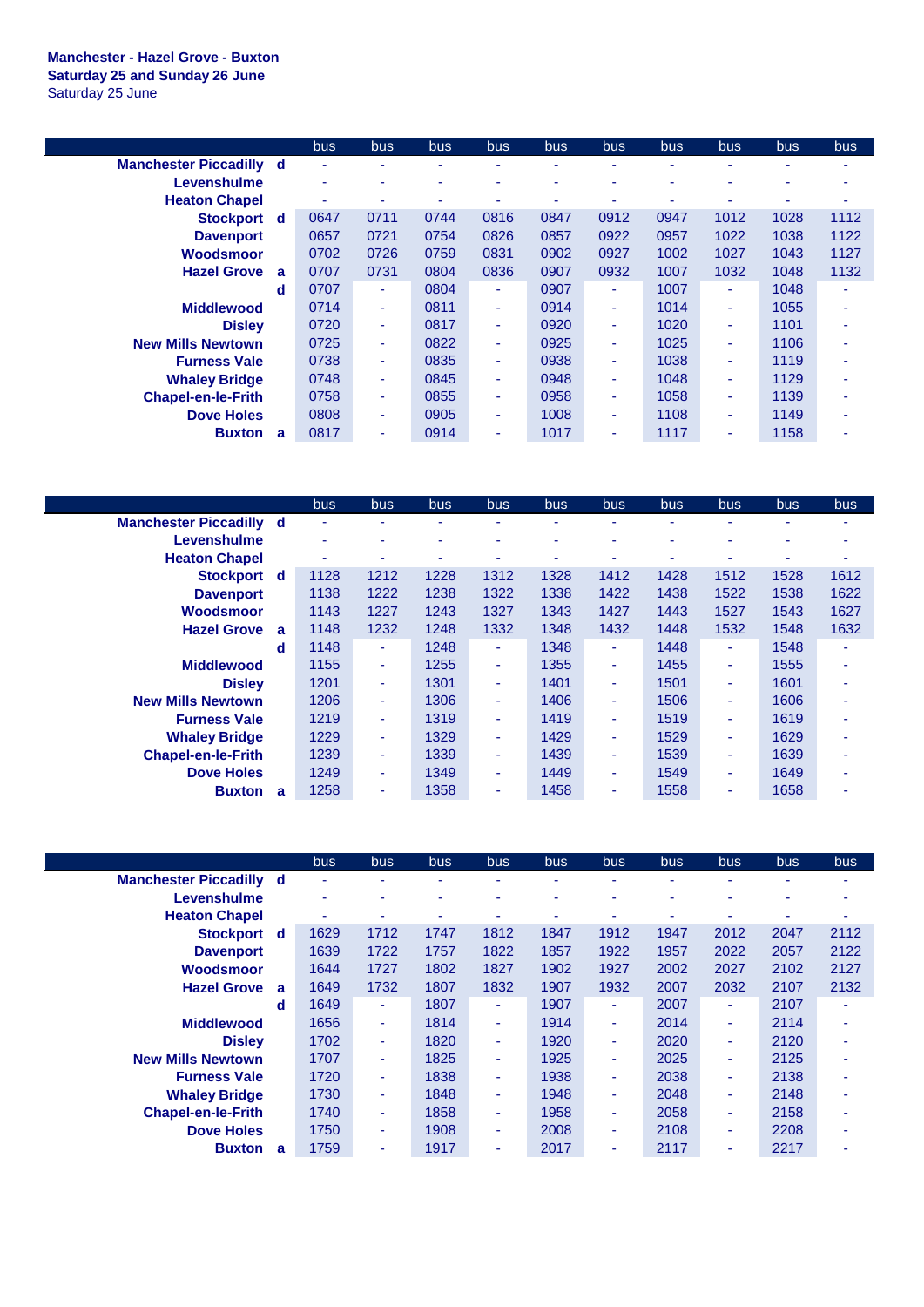|                              |   | bus. | <b>bus</b> | bus. | bus  | bus  |
|------------------------------|---|------|------------|------|------|------|
| <b>Manchester Piccadilly</b> | d |      |            |      |      |      |
| Levenshulme                  |   | ۰    |            |      |      |      |
| <b>Heaton Chapel</b>         |   |      | ۰          |      |      |      |
| <b>Stockport</b>             | d | 2148 | 2216       | 2233 | 2329 | 2340 |
| <b>Davenport</b>             |   | 2158 | 2226       | 2243 | 2339 | 2350 |
| Woodsmoor                    |   | 2203 | 2231       | 2248 | 2344 | 2355 |
| <b>Hazel Grove</b>           | a | 2208 | 2236       | 2253 | 2349 | 2400 |
|                              | d | 2208 |            | 2253 | 2349 |      |
| <b>Middlewood</b>            |   | 2215 |            | 2300 | 2356 |      |
| <b>Disley</b>                |   | 2221 |            | 2306 | 0002 |      |
| <b>New Mills Newtown</b>     |   | 2226 |            | 2311 | 0007 |      |
| <b>Furness Vale</b>          |   | 2239 |            | 2324 | 0020 |      |
| <b>Whaley Bridge</b>         |   | 2249 |            | 2334 | 0030 |      |
| <b>Chapel-en-le-Frith</b>    |   | 2259 |            | 2344 | 0040 |      |
| <b>Dove Holes</b>            |   | 2309 |            | 2354 | 0050 |      |
| <b>Buxton</b>                | a | 2318 |            | 0003 | 0059 |      |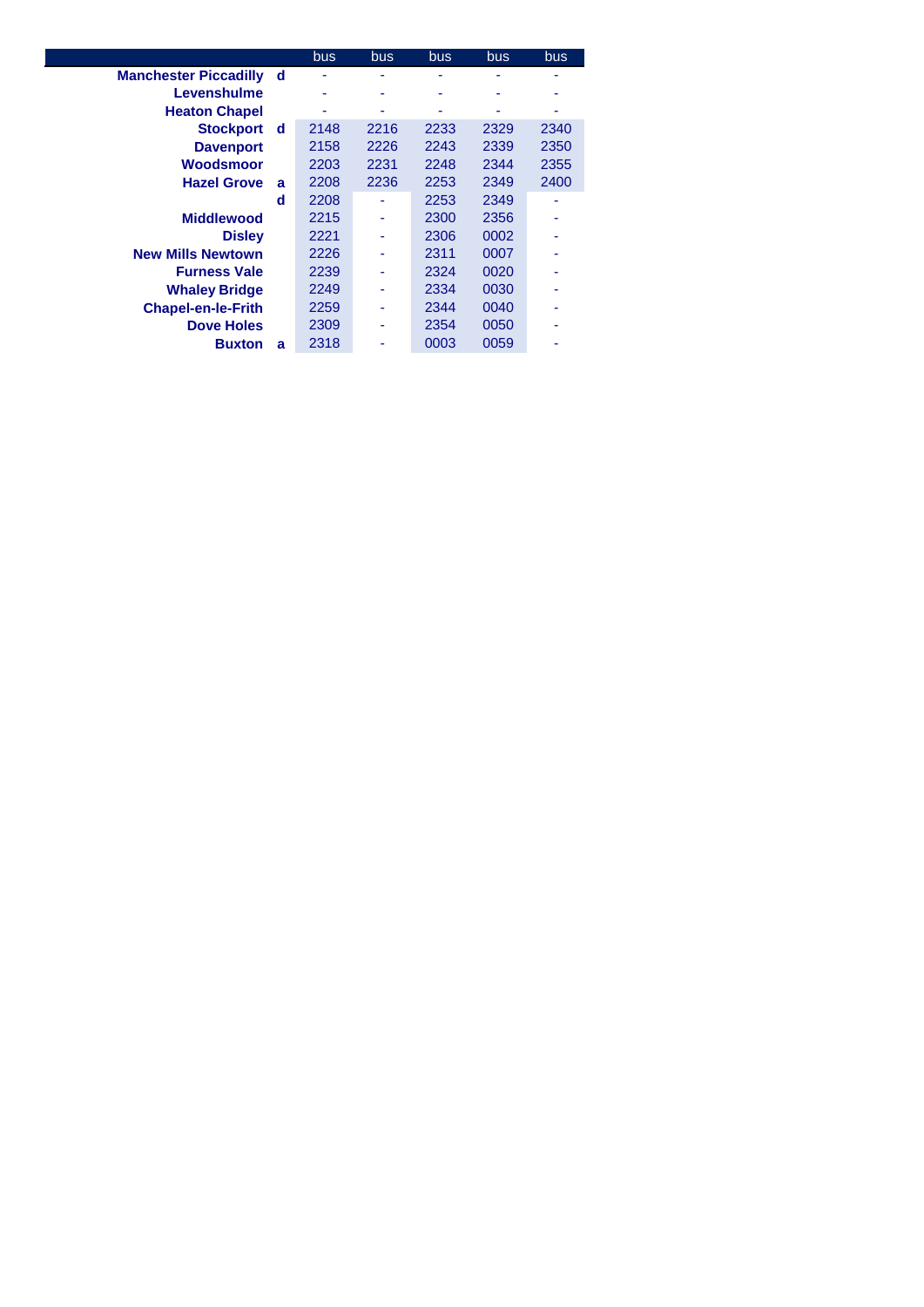## **Buxton - Hazel Grove - Manchester** Saturday 25 June

 $\overline{\phantom{a}}$ 

|                              |          | bus. | <b>bus</b>               | <b>bus</b> | bus  | <b>bus</b> | bus. | <b>bus</b> | <b>bus</b> | <b>bus</b> | bus. |
|------------------------------|----------|------|--------------------------|------------|------|------------|------|------------|------------|------------|------|
| <b>Buxton</b> d              |          | ۰    | 0600                     | ٠          | 0633 | 0700       |      | 0734       | ٠          | 0858       |      |
| <b>Dove Holes</b>            |          | ۰    | 0610                     | ٠          | 0643 | 0710       | ٠    | 0744       | ٠          | 0908       |      |
| <b>Chapel-en-le-Frith</b>    |          | ۰    | 0620                     | ٠          | 0653 | 0720       | ۰    | 0754       | ٠          | 0918       |      |
| <b>Whaley Bridge</b>         |          | ۰    | 0630                     | ٠          | 0703 | 0730       | ۰    | 0804       | ٠          | 0928       |      |
| <b>Furness Vale</b>          |          | ۰    | 0640                     | ٠          | 0713 | 0740       | ٠    | 0814       | ٠          | 0938       |      |
| <b>New Mills Newtown</b>     |          | ۰    | 0653                     | ٠          | 0726 | 0753       | ۰    | 0827       | ۰          | 0951       |      |
| <b>Disley</b>                |          | ۰    | 0658                     | ٠          | 0731 | 0758       | ٠    | 0832       | ۰          | 0956       |      |
| <b>Middlewood</b>            |          | ۰    | 0704                     | $\sim$     | 0737 | 0804       | ٠    | 0838       | ٠          | 1002       |      |
| <b>Hazel Grove</b>           | <b>a</b> | ۰    | 0711                     | ٠          | 0744 | 0811       | ۰    | 0845       | ٠          | 1009       |      |
|                              | d        | 0545 | 0711                     | 0741       | 0744 | 0811       | 0841 | 0845       | 0943       | 1009       | 1041 |
| Woodsmoor                    |          | 0550 | 0716                     | 0746       | 0749 | 0816       | 0846 | 0850       | 0948       | 1014       | 1046 |
| <b>Davenport</b>             |          | 0555 | 0721                     | 0751       | 0754 | 0821       | 0851 | 0855       | 0953       | 1019       | 1051 |
| <b>Stockport</b>             | a        | 0605 | 0731                     | 0801       | 0804 | 0831       | 0901 | 0905       | 1003       | 1029       | 1101 |
| <b>Heaton Chapel</b>         | <b>a</b> | ۰    | $\overline{\phantom{a}}$ | ۰          | ۰    | ۰          | ۰    | ٠          | ۰          | ۰          |      |
| Levenshulme                  | <b>a</b> | ۰    | $\overline{\phantom{a}}$ | ۰          | ۰    | ۰          | ۰    | ۰          |            | ۰          |      |
| <b>Manchester Piccadilly</b> | <b>a</b> |      |                          |            |      |            |      |            |            |            |      |

|                                          | bus.      | <b>bus</b> | bus. | <b>bus</b>               | bus. | bus                      | <b>bus</b> | <b>bus</b> | <b>bus</b> | <b>bus</b> |
|------------------------------------------|-----------|------------|------|--------------------------|------|--------------------------|------------|------------|------------|------------|
| <b>Buxton</b><br><b>d</b>                | 0959      | ۰.         | 1058 | ٠                        | 1159 | ٠                        | 1258       | ۰          | 1359       | ۰          |
| <b>Dove Holes</b>                        | 1009      | ÷          | 1108 | ٠                        | 1209 | ٠                        | 1308       | ۰          | 1409       | ٠          |
| <b>Chapel-en-le-Frith</b>                | 1019      | ٠          | 1118 | ٠                        | 1219 | ٠                        | 1318       | ۰          | 1419       | ٠          |
| <b>Whaley Bridge</b>                     | 1029      | ٠          | 1128 | ٠                        | 1229 | ٠                        | 1328       | ۰          | 1429       | ۰          |
| <b>Furness Vale</b>                      | 1039      | ÷          | 1138 | ÷                        | 1239 | ٠                        | 1338       | ٠          | 1439       | ۰          |
| <b>New Mills Newtown</b>                 | 1052      | ۰.         | 1151 | ÷                        | 1252 | ٠                        | 1351       | ٠          | 1452       | ۰          |
| <b>Disley</b>                            | 1057      | ÷          | 1156 | ÷                        | 1257 | $\overline{\phantom{a}}$ | 1356       | ٠          | 1457       | ۰          |
| <b>Middlewood</b>                        | 1103      | ٠          | 1202 | ٠                        | 1303 | ٠                        | 1402       | ۰          | 1503       | ۰          |
| <b>Hazel Grove</b><br><b>a</b>           | 1110      | ۰          | 1209 | ٠                        | 1310 | ٠                        | 1409       | ۰          | 1510       | ۰          |
|                                          | 1110<br>d | 1141       | 1209 | 1241                     | 1310 | 1342                     | 1409       | 1443       | 1510       | 1542       |
| Woodsmoor                                | 1115      | 1146       | 1214 | 1246                     | 1315 | 1347                     | 1414       | 1448       | 1515       | 1547       |
| <b>Davenport</b>                         | 1120      | 1151       | 1219 | 1251                     | 1320 | 1352                     | 1419       | 1453       | 1520       | 1552       |
| <b>Stockport</b><br>a                    | 1130      | 1201       | 1229 | 1301                     | 1330 | 1402                     | 1429       | 1503       | 1530       | 1602       |
| <b>Heaton Chapel</b> a                   | ٠         | ٠          | ÷    | ٠                        | ٠    | ۰                        | ٠          |            | ٠          | ۰          |
| Levenshulme<br><b>a</b>                  | ٠         | ۰          | ۰    | $\overline{\phantom{a}}$ | ۰    | ۰                        | ۰          |            |            |            |
| <b>Manchester Piccadilly</b><br><b>a</b> | ۰         |            |      |                          |      |                          |            |            |            |            |

|                                | <b>bus</b> | bus  | bus  | bus  | <b>bus</b> | bus                      | bus  | bus  | <b>bus</b> | bus  |
|--------------------------------|------------|------|------|------|------------|--------------------------|------|------|------------|------|
| <b>Buxton</b><br>d             | 1458       | ٠    | 1534 | ۰    | 1658       | ٠                        | 1758 | ٠    | 1900       | ۰    |
| <b>Dove Holes</b>              | 1508       | ٠    | 1544 | ۰    | 1708       | ٠                        | 1808 | ٠    | 1910       |      |
| <b>Chapel-en-le-Frith</b>      | 1518       | ٠    | 1554 | ۰    | 1718       | ٠                        | 1818 | ٠    | 1920       |      |
| <b>Whaley Bridge</b>           | 1528       | ٠    | 1604 | ۰    | 1728       | ٠                        | 1828 | ٠    | 1930       |      |
| <b>Furness Vale</b>            | 1538       | ٠    | 1614 | ۰    | 1738       | $\overline{\phantom{a}}$ | 1838 | ٠    | 1940       |      |
| <b>New Mills Newtown</b>       | 1551       | ٠    | 1627 | ۰    | 1751       | ٠                        | 1851 | ٠    | 1953       |      |
| <b>Disley</b>                  | 1556       | ٠    | 1632 | ٠    | 1756       | ٠                        | 1856 | ٠    | 1958       |      |
| <b>Middlewood</b>              | 1602       | ٠    | 1638 | ۰    | 1802       | ٠                        | 1902 | ٠    | 2004       |      |
| <b>Hazel Grove</b><br>a        | 1609       | ٠    | 1645 | ۰    | 1809       | ٠                        | 1909 | ٠    | 2011       |      |
| d                              | 1609       | 1642 | 1645 | 1742 | 1809       | 1841                     | 1909 | 1941 | 2011       | 2043 |
| Woodsmoor                      | 1614       | 1647 | 1650 | 1747 | 1814       | 1846                     | 1914 | 1946 | 2016       | 2048 |
| <b>Davenport</b>               | 1619       | 1652 | 1655 | 1752 | 1819       | 1851                     | 1919 | 1951 | 2021       | 2053 |
| <b>Stockport</b><br>a          | 1629       | 1702 | 1705 | 1802 | 1829       | 1901                     | 1929 | 2001 | 2031       | 2103 |
| <b>Heaton Chapel a</b>         | ٠          | ۰    | ۰    | ۰    | ۰          | ٠                        | ۰    | ۰    | ۰          |      |
| Levenshulme<br>a               | ۰          | ٠    | ٠    |      | ۰          | ۰                        | ۰    | ٠    | ۰          |      |
| <b>Manchester Piccadilly a</b> | ۰          | -    |      |      |            |                          |      | ۰    |            |      |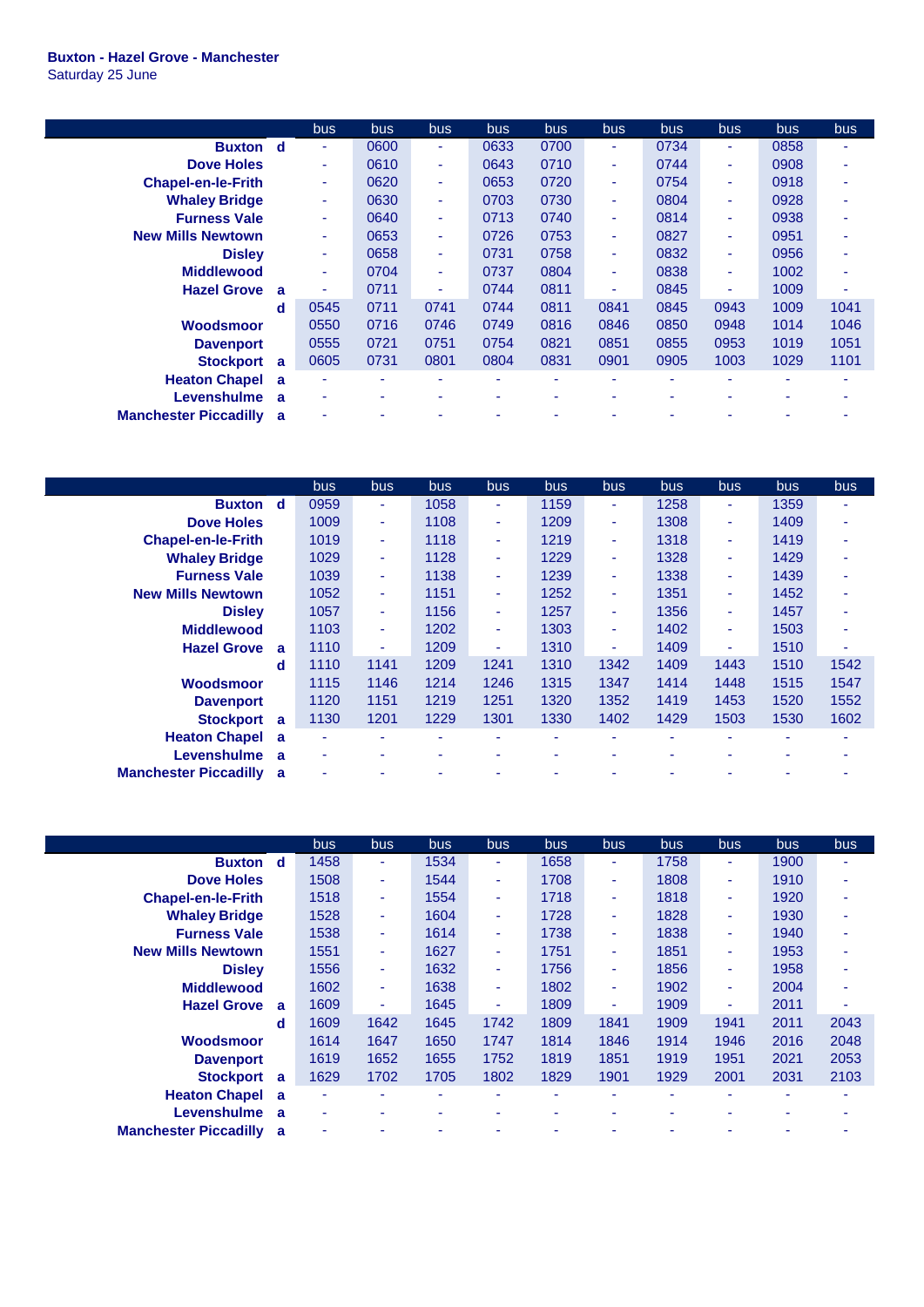|                              |   | bus. | <b>bus</b> | bus. | <b>bus</b> | bus. | bus  |
|------------------------------|---|------|------------|------|------------|------|------|
| <b>Buxton</b>                | d | 1947 | ۰          | 2051 | 2154       | ٠    | 2256 |
| <b>Dove Holes</b>            |   | 1957 |            | 2101 | 2204       | ٠    | 2306 |
| <b>Chapel-en-le-Frith</b>    |   | 2007 |            | 2111 | 2214       | ٠    | 2316 |
| <b>Whaley Bridge</b>         |   | 2017 | ۰          | 2121 | 2224       | ٠    | 2326 |
| <b>Furness Vale</b>          |   | 2027 |            | 2131 | 2234       | ۰    | 2336 |
| <b>New Mills Newtown</b>     |   | 2040 | ۰          | 2144 | 2247       | ۰    | 2349 |
| <b>Disley</b>                |   | 2045 | ۰          | 2149 | 2252       | ٠    | 2354 |
| <b>Middlewood</b>            |   | 2051 |            | 2155 | 2258       |      | 0001 |
| <b>Hazel Grove</b>           | a | 2058 |            | 2202 | 2305       |      | 0007 |
|                              | d | 2058 | 2143       | 2202 | 2305       | 2322 | 0007 |
| Woodsmoor                    |   | 2103 | 2148       | 2207 | 2310       | 2327 | 0012 |
| <b>Davenport</b>             |   | 2108 | 2153       | 2212 | 2315       | 2332 | 0017 |
| <b>Stockport</b>             | a | 2118 | 2203       | 2222 | 2325       | 2342 | 0027 |
| <b>Heaton Chapel</b>         | a |      |            |      |            | 2352 |      |
| Levenshulme                  | a | ۰    |            | ۰    |            | 0002 |      |
| <b>Manchester Piccadilly</b> | a |      |            |      | 2350       | 0012 | 0052 |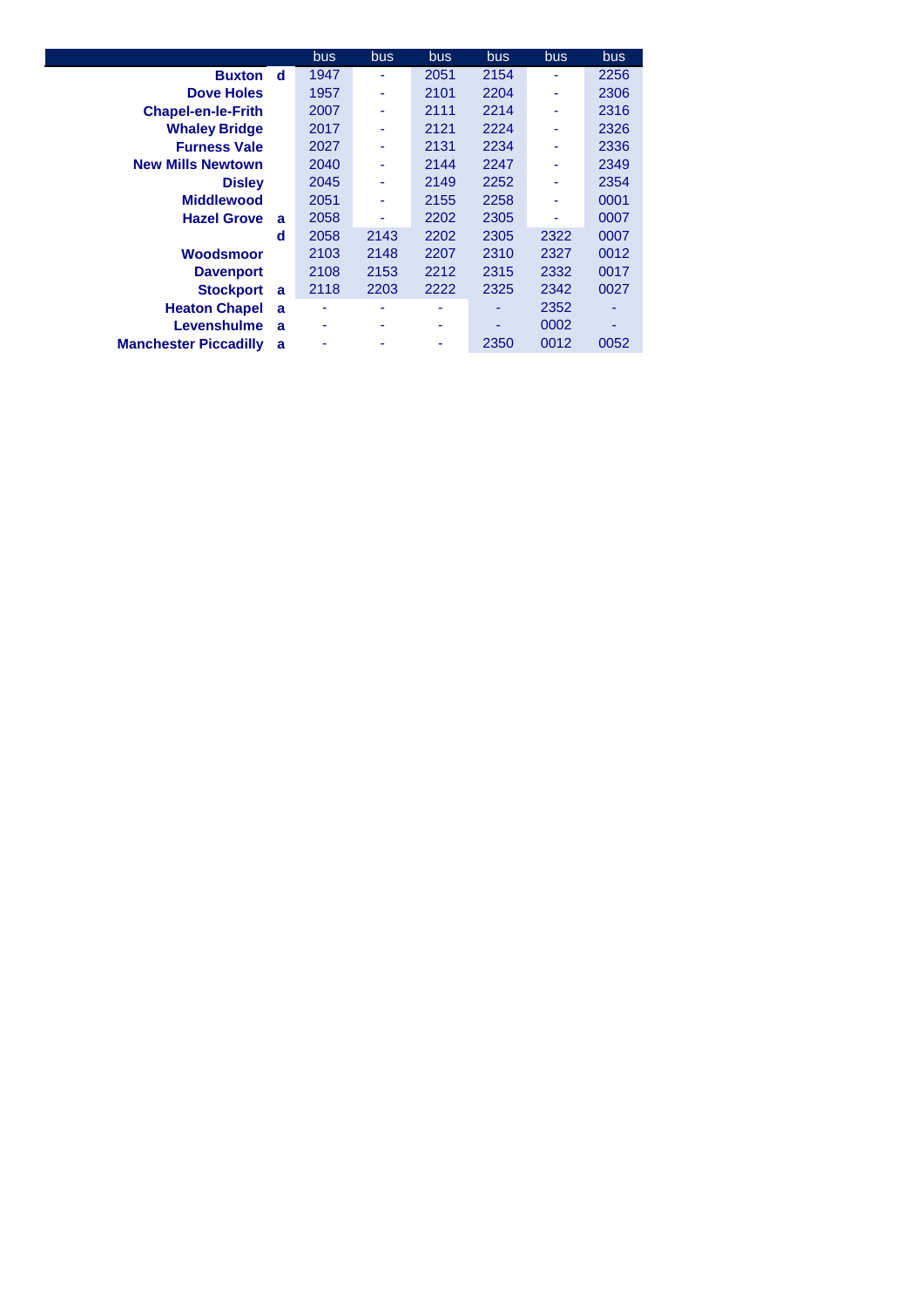## **Manchester - Hazel Grove - Buxton** Sunday 26 June

|                                |          | bus                      | bus  | bus  | bus  | bus  | bus  | bus  | bus  | bus  | bus  |
|--------------------------------|----------|--------------------------|------|------|------|------|------|------|------|------|------|
| <b>Manchester Piccadilly d</b> |          | ٠                        |      |      | ۰    | ۰    |      |      |      | ٠    |      |
| Levenshulme                    |          | ٠                        | ٠    | ٠    | ۰    | ۰    |      | ۰    | ٠    | ٠    | ۰    |
| <b>Heaton Chapel</b>           |          | $\overline{\phantom{a}}$ |      |      | ۰    |      |      |      |      | ٠    |      |
| Stockport d                    |          | 0915                     | 1005 | 1110 | 1215 | 1315 | 1415 | 1515 | 1615 | 1715 | 1815 |
| <b>Davenport</b>               |          | 0925                     | 1015 | 1120 | 1225 | 1325 | 1425 | 1525 | 1625 | 1725 | 1825 |
| Woodsmoor                      |          | 0930                     | 1020 | 1125 | 1230 | 1330 | 1430 | 1530 | 1630 | 1730 | 1830 |
| <b>Hazel Grove</b>             | <b>a</b> | 0935                     | 1025 | 1130 | 1235 | 1335 | 1435 | 1535 | 1635 | 1735 | 1835 |
|                                | d        | 0935                     | 1025 | 1130 | 1235 | 1335 | 1435 | 1535 | 1635 | 1735 | 1835 |
| <b>Middlewood</b>              |          | 0942                     | 1032 | 1137 | 1242 | 1342 | 1442 | 1542 | 1642 | 1742 | 1842 |
| <b>Disley</b>                  |          | 0948                     | 1038 | 1143 | 1248 | 1348 | 1448 | 1548 | 1648 | 1748 | 1848 |
| <b>New Mills Newtown</b>       |          | 0953                     | 1043 | 1148 | 1253 | 1353 | 1453 | 1553 | 1653 | 1753 | 1853 |
| <b>Furness Vale</b>            |          | 1006                     | 1056 | 1201 | 1306 | 1406 | 1506 | 1606 | 1706 | 1806 | 1906 |
| <b>Whaley Bridge</b>           |          | 1016                     | 1106 | 1211 | 1316 | 1416 | 1516 | 1616 | 1716 | 1816 | 1916 |
| <b>Chapel-en-le-Frith</b>      |          | 1026                     | 1116 | 1221 | 1326 | 1426 | 1526 | 1626 | 1726 | 1826 | 1926 |
| <b>Dove Holes</b>              |          | 1036                     | 1126 | 1231 | 1336 | 1436 | 1536 | 1636 | 1736 | 1836 | 1936 |
| <b>Buxton</b>                  | a        | 1045                     | 1135 | 1240 | 1345 | 1445 | 1545 | 1645 | 1745 | 1845 | 1945 |

|                              |   | bus. | bus  | bus  | bus  | bus  |
|------------------------------|---|------|------|------|------|------|
| <b>Manchester Piccadilly</b> | d | ۰    |      | ۰    |      | ۰    |
| Levenshulme                  |   | ٠    |      | ۰    | ۰    | ۰    |
| <b>Heaton Chapel</b>         |   | ۰    |      | ۰    |      | ۰    |
| <b>Stockport</b>             | d | 1915 | 2015 | 2115 | 2215 | 2315 |
| <b>Davenport</b>             |   | 1925 | 2025 | 2125 | 2225 | 2325 |
| Woodsmoor                    |   | 1930 | 2030 | 2130 | 2230 | 2330 |
| <b>Hazel Grove</b>           | a | 1935 | 2035 | 2135 | 2235 | 2335 |
|                              | d | 1935 | 2035 | 2135 | 2235 | 2335 |
| <b>Middlewood</b>            |   | 1942 | 2042 | 2142 | 2242 | 2342 |
| <b>Disley</b>                |   | 1948 | 2048 | 2148 | 2248 | 2348 |
| <b>New Mills Newtown</b>     |   | 1953 | 2053 | 2153 | 2253 | 2353 |
| <b>Furness Vale</b>          |   | 2006 | 2106 | 2206 | 2306 | 0006 |
| <b>Whaley Bridge</b>         |   | 2016 | 2116 | 2216 | 2316 | 0016 |
| <b>Chapel-en-le-Frith</b>    |   | 2026 | 2126 | 2226 | 2326 | 0026 |
| <b>Dove Holes</b>            |   | 2036 | 2136 | 2236 | 2336 | 0036 |
| <b>Buxton</b>                | a | 2045 | 2145 | 2245 | 2345 | 0045 |